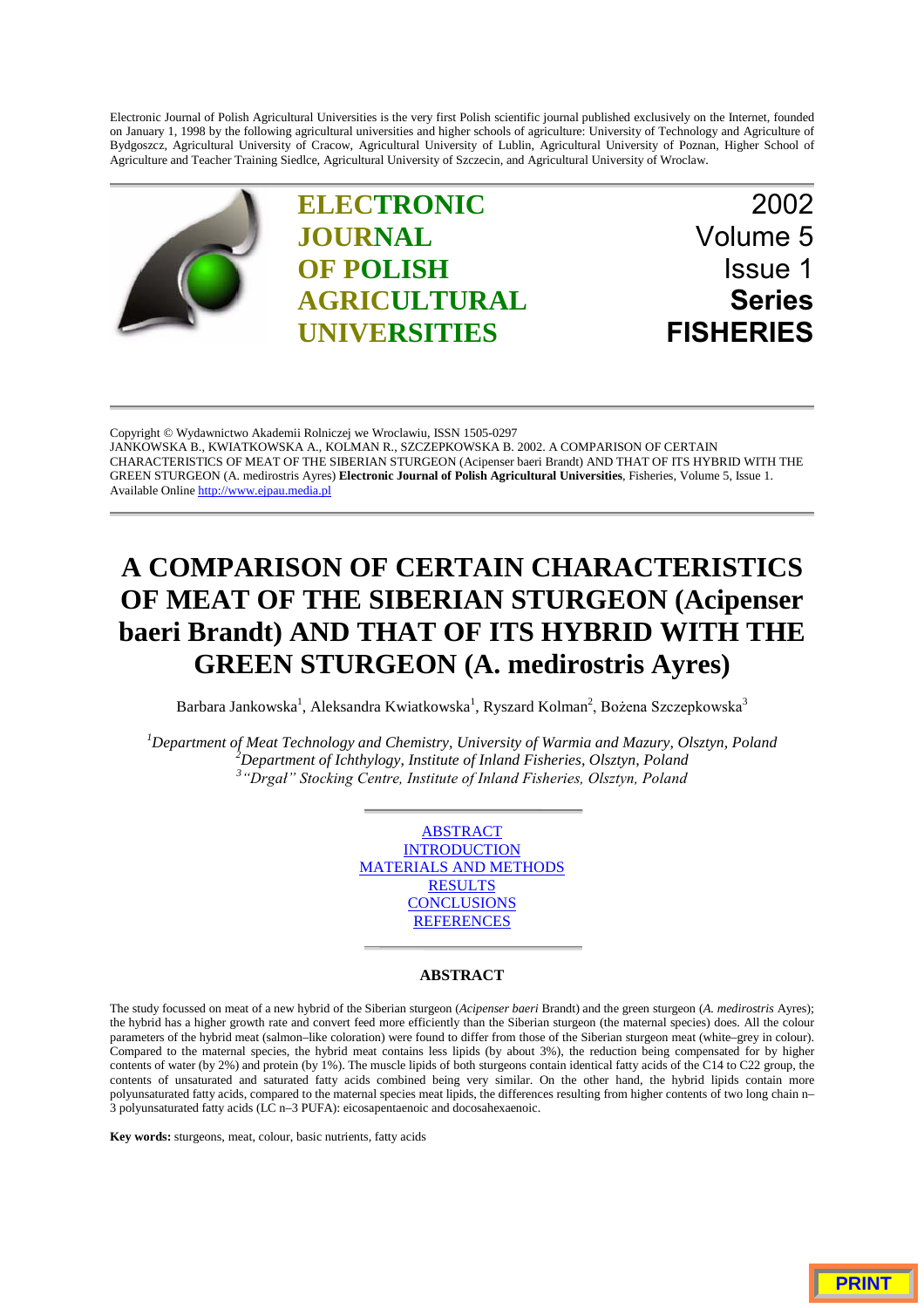# **INTRODUCTION**

The last decades of the 20th century witnessed a rapid decline in the size of natural populations of numerous acipenserids which had been a sources of dietetically valuable meat and roe (caviar). The decline has, however, boosted interest in the controlled acipenserid culture [5, 9, 16, 17]. To increase the efficiency of intensive sturgeon production, hybrids of genetically distant species have been bred; as a result of heterosis, the hybrids show high growth and survival rates [1,2, 13]. In addition to providing better culture indices, hybrids frequently differ from their parent species in having a higher quality meat [3]. Unfortunately, there are but a few papers on acipenserid hybrid meat quality, those papers concerning mostly the bester, the oldest and the best known hybrid of the beluga (*Huso huso* L.) and the sterlet (*Acipenser ruthenus* L.) [6, 12, 13].

In 1995, the first (and – so far – only) hybrid of the Siberian sturgeon (*A. baeri* Brandt) and the green sturgeon (*A. medirostris* Ayres) was bred. Comparative studies showed the new hybrid, when kept in basins, to grow by about 50% faster than the Siberian sturgeon and to be a more efficient feed converter [8]. As the literature lacks information on the hybrid's utility, it was considered necessary to initiate research aimed at determining the hybrid meat quality and to compare it with that of the maternal species, the Siberian sturgeon.

# **MATERIALS AND METHODS**

The study involved randomly choosen individuals of the Siberian sturgeon and its hybrid, kept together in a concrete basin filled with water subject to the outdoor temperature regime. The Siberian sturgeon and the hybrid were aged 3+ and 6+, respectively. The fish were left to overwinter together, without food, in the basin. Feeding commenced in spring, after the ice cover had thawed, by offering the Aller–45/15 trout pelleted feed containing 45, 21, and 15% of protein, carbohydrates, and lipids, respectively. Initially, the feed rations were low due to the low fish demand for food; as the water temperature grew, the feed rations were increased. When the fish were sampled for their meat to be assayed, water temperature varied within 19–22°C, i.e., the range optimal for growth of most acipenserids [10]. Daily feed rations at that time were 0.8–1.0% of body weight, which was consistent with the published feeding nomograms [9].

The assays involved three individuals from each species. The fish were beheaded by using a straight cut, gutted, and filleted. One skinned fillet from each individual provided meat colour parameters, basic nutrients, and the fatty acid profiles of which were determined. Before each assay, a fillet was minced twice in a 3 mm mesh size meat grinder, the mince obtained being thoroughly mixed.

Meat colour parameters were determined in a Dr. Lange Spectro–color spectrophotometer with a 10 mm measuring aperture, D65 illuminant, 10° standard observer, and SPECTRAL–QC computer software. Prior to each series of measurements, the spectrophotometer was calibrated using the Dr. Lange black and white standards. The instrumental colour measurements made it possible to express the colour numerically in a tri– dimensional space, by determining the trichromatic coordinates compatible with the CIE Uniform Chromaticity Scale: L<sup>\*</sup> (lightness), a<sup>\*</sup> (redness), and b<sup>\*</sup> (yellowness). The chromaticity (colour saturation) C<sup>\*</sup> [(a<sup>\*2</sup> +  $b*2$ )1/2] and hue H\* [=arctan ( $b*/a*$ )] were calculated. Mean values of the colour parameters were calculated from three separate measurements.

The meat water content was determined after drying the samples at 105°C to constant weight (according to the Polish Standard PN–73A–082110); the crude protein content was determined with the Kjeldahl method, using conversion factor of 6.25 {Polish Standard PN–73A–04018); the lipid content was determined with the Soxhlet technique utilising paraffin ether as solvent (Polish Standard PN–73A–820111); the total mineral content was determined by combusting the samples at 525–550°C [15]. Mean values were calculated from five separate assays of each parameter.

The qualitative and quantitative analyses of fatty acids were conducted after cold extraction of muscle lipids as described by Folch *et al.* [4]. Fatty acids were methylated with a 100:100:1 mixture of chloroform:methanol:sulphuric acid [14]. Fatty acids were separated in an HP 6890 gas chromatograph with a flame–ionization detector (FID); the 0.32 mm internal diameter chromatograph capillary column was 30 m long. The liquid stationary phase was provided by 0.25µm thick Supelcowax 10 film. Separation was carried out with helium as a carrier gas, the flow rate used being 1 ml min<sup>-1</sup>. The detector, injector, and column temperatures were 250, 225, and 185°C, respectively. Detector signals were registered by a 10 mm min<sup>-1</sup> paper speed Philips recorder using a 1 mV scale.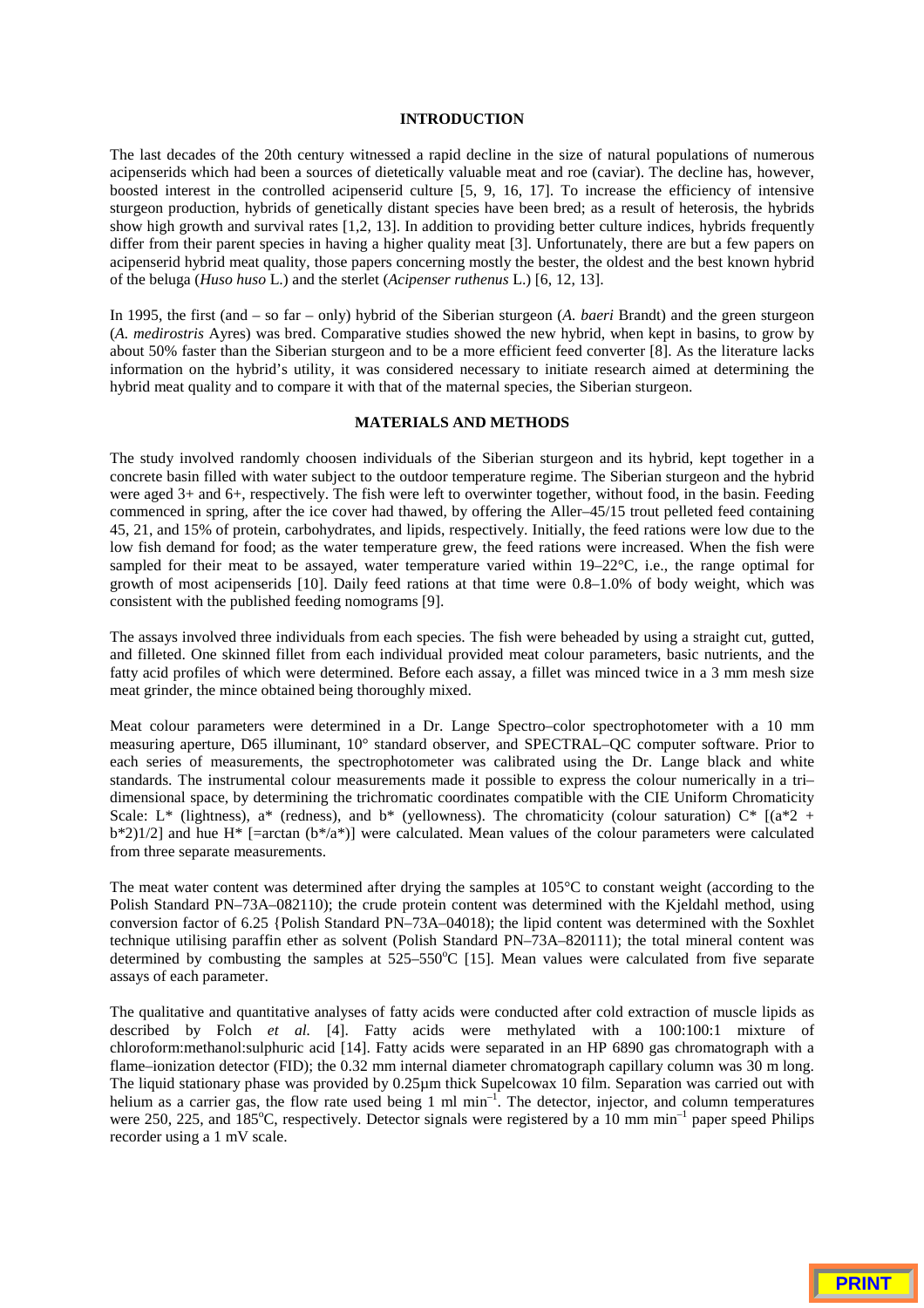#### **RESULTS**

Various fish species differ significantly in their colour which depends primarily on the amount of myoglobin, the essential haeme pigment, and also on the amount of carotenoids, whenever those are present. The visual examination of meat of the Siberian sturgeon and the hybrid showed the meat of the first to be white–grey, while the other had meat similar in coloration to that of salmonids, preferred by consumers.

The instrumental colour measurement showed the Siberian sturgeon meat lightness to be 69.49, the hybrid meat producing a lower lightness (59.20). Typical of the hybrid meat were also higher values of  $a^*$  and  $b^*$ , which demonstrates the colour to have higher redness and yellowness, compared to the meat of the maternal species. Along the same line, the value of  $\tilde{C}^*$ , equivalent to the overall chromaticity calculated from  $a^*$  and  $b^*$ , differed in the two species. The C\* data showed the Siberian sturgeon meat to have a lower colour saturation (intensity). In addition, the meat of the two species differed in hue, as shown by different values of  $H^*$  (Table 1). Thus the values of all the parameters provide evidence that meat of the Siberian sturgeon x green sturgeon hybrid differs in colour from the maternal species.

The analysis of basic nutrients showed the hybrid meat lipid content to be 6.4%, i.e., it was lower by more than 3 %, compared to that in the maternal species. The lower lipid content was compensated for by higher contents of water (77.4%) and protein (15.2%), the corresponding values in the Siberian sturgeon meat being 75.2 and 14.3%, respectively. The total mineral content was similar in both species (0.9%; Table 2).

| Sturgeon species  |                     | ำ*                  | h*                  | ⌒∗                  | H*                  |
|-------------------|---------------------|---------------------|---------------------|---------------------|---------------------|
|                   | $\overline{x}$ ± SD | $\overline{x}$ ± SD | $\overline{x}$ ± SD | $\overline{x}$ ± SD | $\overline{x}$ ± SD |
| Siberian sturgeon | $69.49 \pm 3.58$    | $0.87 \pm 0.12$     | $18.76 \pm 1.91$    | $18.78 \pm 1.10$    | $87.39 \pm 3.32$    |
| l Hvbrid          | $59.20 \pm 2.15$    | $5.69 \pm 0.34$     | $25.62 \pm 1.75$    | $26.25 \pm 1.21$    | $77.52 \pm 3.58$    |

#### **Table 1. Siberian sturgeon and hybrid meat colour parameters**

**Table 2. Contents of basic nutrients (%) and energy (kcal 100 g–1/KJ 100 g–1) of the Siberian sturgeon and hybrid meat**

| Sturgeon species  | Water<br>$\overline{x}$ ± SD | Protein<br>$\overline{x}$ ± SD | Lipids<br>$\overline{x}$ ± SD | Mineral<br>components<br>$\overline{x}$ ± SD | Energy content<br>$\overline{x}$ ± SD |
|-------------------|------------------------------|--------------------------------|-------------------------------|----------------------------------------------|---------------------------------------|
| Siberian sturgeon | $75.2 \pm 0.75$              | $14.3 \pm 0.72$                | $9.5 \pm 0.39$                | $0.9 \pm 0.03$                               | 143.2/598.5/ $\pm$<br>4.82            |
| Hybrid            | $77.4 \pm 0.44$              | $15.2 \pm 0.41$                | $6.4 \pm 0.47$                | $0.9 \pm 0.04$                               | 118.6 / 495.7/ $\pm$<br>3.99          |

The higher lipid level of the Siberian sturgeon meat resulted in its higher energy content, 143.2 kcal  $(100 \text{ g})^{-1}$  $[598.5 \text{ kJ} (100 \text{ g})^{-1}]$ , compared to 118.6 kcal  $(100 \text{ g})^{-1}$  [495.7 kJ  $(100 \text{ g})^{-1}$ ] in the hybrid.

Another criterion used to compare meat of the two sturgeon species involved the qualitative and quantitative analysis of fatty acids; the relevant results are summarised in Table 3.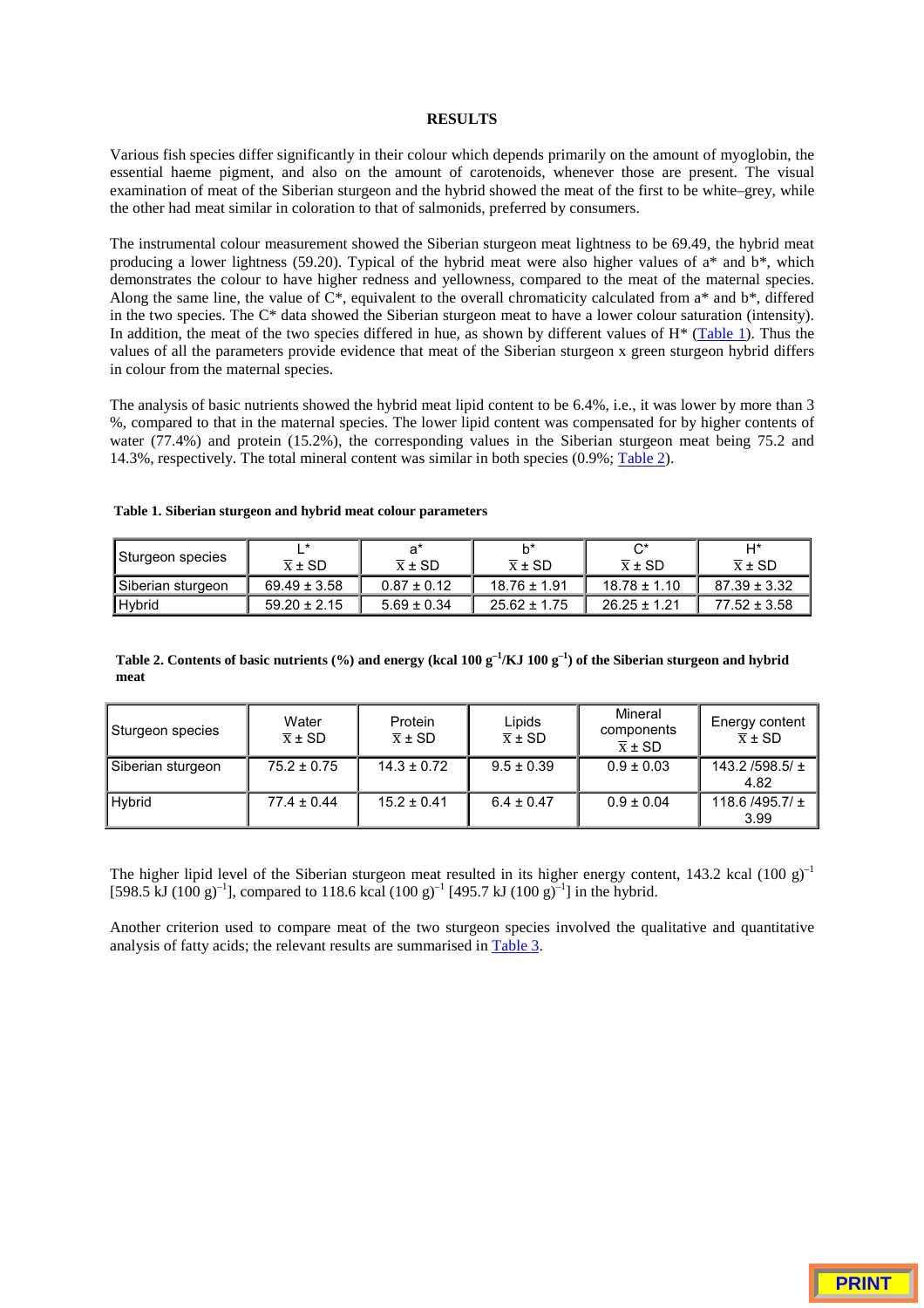|                                     | Siberian sturgeon  |       | hybrid             |               |
|-------------------------------------|--------------------|-------|--------------------|---------------|
| Fatty acid                          | $mg g^{-1}$ lipids | %     | $mg g^{-1}$ lipids | $\frac{0}{0}$ |
| $C_{14:0}$                          | $28.73 \pm 1.60$   | 4.40  | $39.31 \pm 2.34$   | 4.87          |
| $C_{15:0}$                          | $2.36 \pm 0.26$    | 0.36  | $3.82 \pm 0.99$    | 0.47          |
| $C_{16:0}$                          | $112.43 \pm 7.49$  | 17.21 | 150.96 ± 10.11     | 18.69         |
| $C_{18:0}$                          | $12.01 \pm 4.33$   | 1.84  | $13.50 \pm 2.41$   | 1.67          |
| $C_{20:0}$                          | $0.84 \pm 0.09$    | 0.13  | $1.15 \pm 0.10$    | 0.14          |
| Total, saturated fatty acids        | $156.37 \pm 5.13$  | 23.93 | $208.74 \pm 7.34$  | 25.84         |
| $C_{14:1}$                          | $1.38 \pm 0.67$    | 0.21  | $2.03 \pm 0.56$    | 0.25          |
| $C_{16:1}$                          | $33.34 \pm 3.09$   | 5.10  | $51.92 \pm 4.65$   | 6.43          |
| $C_{18:1 \text{ cis}9}$             | $206.69 \pm 8.22$  | 31.63 | $206.02 \pm 8.18$  | 25.51         |
| $C$ 18:1 cis 11                     | $18.37 \pm 0.68$   | 2.81  | $22.80 \pm 2.09$   | 2.82          |
| $C_{20:1 n-9}$                      | $62.45 \pm 2.78$   | 9.56  | $53.03 \pm 3.87$   | 6.56          |
| $C_{22:1}$                          | $35.21 \pm 1.99$   | 5.39  | $32.20 \pm 3.65$   | 3.99          |
| $C_{22:1 n-9}$                      | $5.82 \pm 0.09$    | 0.89  | $4.79 \pm 0.45$    | 0.59          |
| Total, mono-unsaturated fatty acids | $363.26 \pm 8.11$  | 55.59 | $372.79 \pm 9.56$  | 46.15         |
| $C_{18:2 n-6}$                      | $26.98 \pm 1.98$   | 4.13  | $35.25 \pm 2.68$   | 4.36          |
| $C_{18:3 n-3}$                      | $6.48 \pm 0.57$    | 0.99  | $9.74 \pm 0.87$    | 1.21          |
| $C_{18:4 n-3}$                      | $6.03 \pm 0.40$    | 0.92  | $10.76 \pm 1.89$   | 1.33          |
| $C_{20:2 n-6}$                      | $2.82 \pm 0.34$    | 0.43  | $3.21 \pm 0.43$    | 0.40          |
| $C_{20:4 n-6}$                      | $3.12 \pm 0.30$    | 0.48  | $4.55 \pm 0.56$    | 0.56          |
| $C_{20:4 n-3}$                      | $6.61 \pm 0.39$    | 1.01  | $7.71 \pm 1.01$    | 0.95          |
| $C_{20:5 n-3}$                      | $26.23 \pm 3.11$   | 4.01  | $48.77 \pm 3.60$   | 6.04          |
| $C_{22:5 n-3}$                      | $9.54 \pm 1.15$    | 1.46  | $15.12 \pm 1.12$   | 1.87          |
| $C_{22:6n3}$                        | $45.98 \pm 3.89$   | 7.04  | $91.11 \pm 7.90$   | 11.28         |
| Total, polyunsaturated fatty acids  | $133.79 \pm 6.75$  | 20.47 | $223.22 \pm 6.89$  | 28.01         |
| Total, unsaturated fatty acids      | $497.0 \pm 6.475$  | 76.07 | $596.01 \pm 5.90$  | 74.16         |

**Table 3. The Siberian sturgeon and hybrid meat lipid fatty acid profiles**

Both kinds of meat were found to contain the same saturated and unsaturated C14 to C22 fatty acids. Lipids of both species contained five saturated fatty acids, their levels being similar. The saturated fatty acids contributed 23.93 and 25.84% to the total fatty acid pool in meat of the Siberian sturgeon and hybrid, respectively.

The unsaturated to saturated fatty acid ratio, amounting to 3.18 and 2.87 in meat of the Siberian sturgeon and hybrid, respectively, demonstrated the domination of unsaturated fatty acids, typical of fish meat. This domination was very pronounced in meat of both species.

The unsaturated fatty acids consisted of mono– and polyunsaturated acids. They contributed 46.15 and 28.01%, respectively, to all the fatty acids of the hybrid meat, while contributing 55.59 and 20.47%, respectively, to all the fatty acids of the Siberian sturgeon meat. Thus the hybrid lipids contained less monounsaturated acids, which resulted primarily from a lower contribution of the dominant oleic acid. On the other hand, the hybrid meat lipids showed a higher content of polyunsaturated fatty acids (PUFA) belonging to the n–3 and n–6 families and involving from 2 to 6 double bonds per molecule. Among those acids, linoleic,  $\alpha$ – and  $\gamma$ –linolenic, octadecatetraenic, eicosadienic, arachidonic, eicosatetraenic, and docosapentaenoic acids contributed similarly to the fatty acid pool in lipids of the two species. Larged differences were found in the contents of eicosapentaenoic (EPA) and docosahexaenoic (DHA) acids the contributions of which to the total fatty acid pool were by 2.03 and by 4.24.% higher in the hybrid meat than in that of the maternal species. Thus it was mainly the differences in the per cent contributions of those two fatty acids that were decisive for the higher total contant of polyunsaturated fatty acids in the hybrid meat lipids.

The results showed the hybrid meat, compared to the Siberian sturgeon meat, to have a markedly higher PUFA content, beneficial from the standpoint of the biological value of the lipids. Eicosapentaenoic and docosahexaenoic acids, pivotal in this respect, belong to the long chain n–3 polyunsaturated fatty acids (LC n–3 PUFA) the presence of which is the most characteristic feature of fish lipids. The beneficial effects of fish meat on human health is primarily related to the biological activity of those two acids [7, 11].

Data on the n–3 PUFA contents in 100 g fish meat and the n–3 to n–6 acid ratio are a very valuable information for a consumer. The results obtained showed the total n–3 fatty acid content to be 1170.7 mg  $(100 \text{ g})^{-1}$  hybrid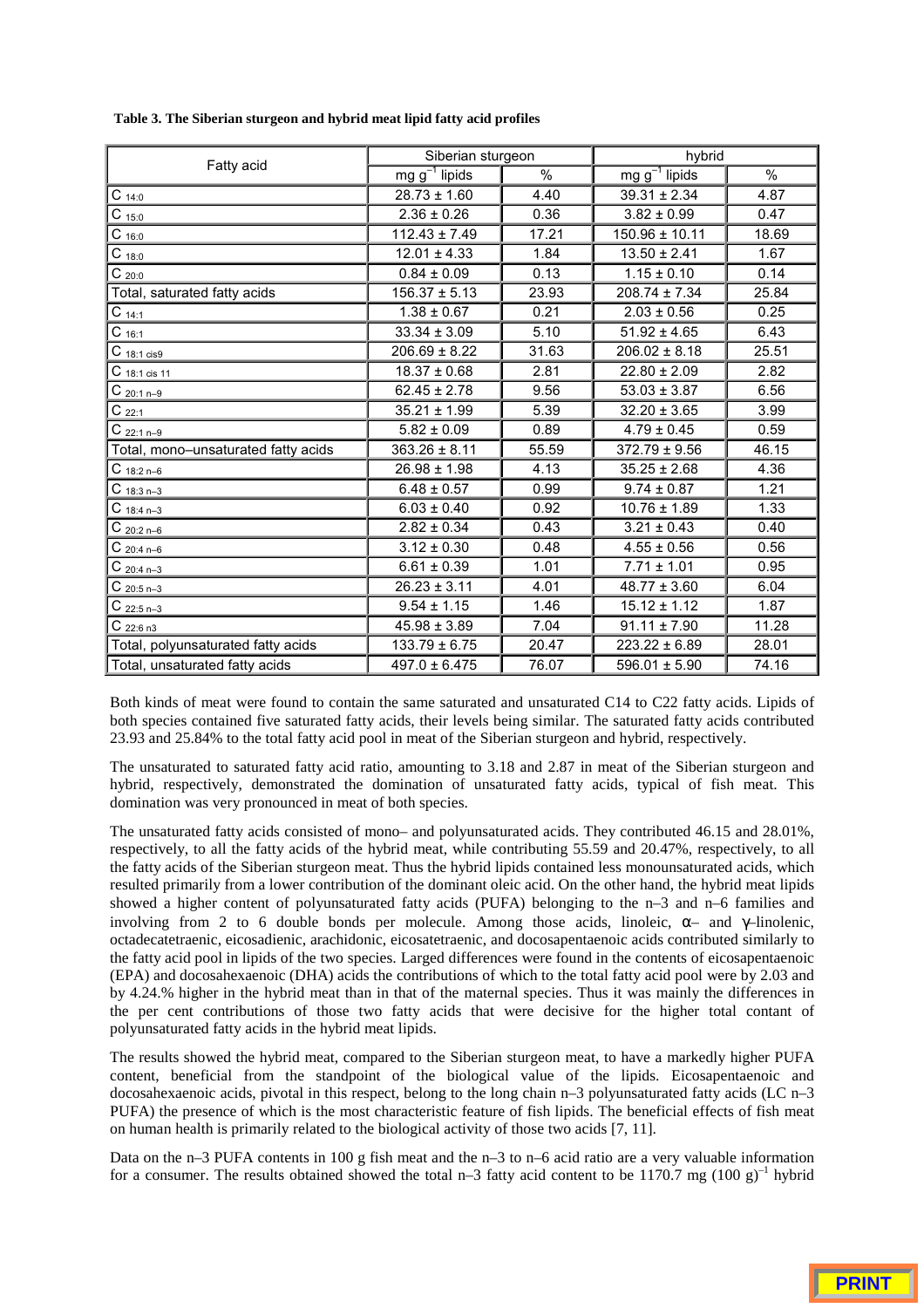meat, the respective contents of EPA and DHA being 311.6 and 582.1 mg  $(100 \text{ g})^{-1}$  (Table 4). The contents mentioned are higher than those shown by meat of the maternal species. The n–3 to n–6 ratio, too, is better in the hybrid meat than in the Siberian sturgeon meat.

**Table 4. Contents of n–3 and n–6 PUFA (mg per 100 g meat) in Siberian sturgeon and hybrid**

| Sturgeon species  | FPA   | DHA   | n–3   | n–6   | $n - 3/n - 6$ |
|-------------------|-------|-------|-------|-------|---------------|
| Siberian sturgeon | 250.7 | 439.5 | 964.3 | 314.7 | ے ۔           |
| <b>I</b> Hybrid   | 244C  | 582.1 | 170.1 | 274.8 | 4.4           |

# **CONCLUSIONS**

- 1. Meat of the Siberian sturgeon x green sturgeon hybrid shows a very desirable, salmon–like color the characteristics of which are differ than those of the maternal species (Siberian sturgeon).
- 2. The hybrid meat contains less lipids, more protein, and more water, compared to the Siberian sturgeon meat.
- 3. The hybrid meat outcompetes meat of the maternal species in having a higher total content of n–3 polyunsaturated fatty acids as well as higher contents of EPA and DHA.

# **REFERENCES**

- 1. Burtsev I.A., 1969. Poluchenie potomstva ot mezhrodovogo gobrida belugi so sterljad'ju. In: Genetika, selektsja i gibridizatsja ryb. Red. B.I. Cherfas, Izd. "Nauka" Moskva, 232–242.
- 2. Burtsev I.A., Nikolaev A.I., Arefjev B.A., Serebrjakova E.V., Slizchenko A.G., 1987. Osobennosti vozvratnykh form bestera i napravlenija selektsji s ikh ispol'zovaniem. W: Geneticheskie issledovanija morskikh gidrobiontov. Sorn. Nauch. Trud. Moskva, VNIRO, 143–156.
- 3. Dorofeeva T.A.,. Petrichenko T.A., Dolzhenko S.A., 1982. Pishchevaya tsennost' trekhletkov belugi, bestera i vozvratnogo gibrida. Rybn. Khoz., 9, 63–64.
- 4. Folch H., Less M., Stanley H.A., 1957. A simple method for isolation and purification of total lipids from animal tissues. J. Biol. Chem., 226, 497–499.
- 5. Gershanovich A.D., Burtsev I.A., 1993, Budut li zhit' osetry v XXI w. Rybn. Khoz., 4, 18–20.
- 6. Hiraoka K., Naruse U., 1999. Effect of starvation on fatty acid composition on farmed sturgeon. J. Appl. Ichtiol., 15, 327–331.
- 7. Kolanowski W., 2000. Olej rybi jako źródło kwasów tłuszczowych omega-3, znaczenie zdrowotne i wzbogacanie zywności [Fish oil as a source of omega-3 fatty acids; health benefits and food enrichment]. Przem. Spoż., 9, 56-58 [in Polish].
- 8. Kolman R., Szczepkowski M., Pyka J., 1997. Evaluation of the siberian sturgeon (*A. baeri* Brant) and green sturgeon *(A. medirostris* Ayres) hybrid comparing to the mother species. Arch. Ryb. Pol., 5, 1, 51–58.
- 9. Kolman R., 1998. Chów ryb jesiotrowatych [Acipenserid culture]. IRS, Olsztyn, 177 [in Polish].
- 10. Kolman R., 1999. Jesiotry [Sturgeons]. IRS, Olsztyn, 136 [in Polish].
- 11. Kołakowska A., Kołakowski E., 2000. Wartość żywieniowa ryb. In: Materiały 31. Sesji Naukowej KTiChŻ PAN [The nutritive value of fish. In: Proceedings of the 31st Scientific Session of the Polish Academy of Sciences' Committee on Food Technology and Chemistry]. Poznań 14-15 September 2000, 119-129 [in Polish].
- 12. Naruse U., Oyaizu M., Akita M., Sekimoto K., 1993. Lipid composition of different bester organs and tissues. I Internat. Symp. of Sturg. Abstract biulletin. VNIRO Moscow, 98–99
- 13. Nikolyukin N.I., 1952. Mezhvidovaja gibridizatsija ryb. Saratovskoe Oblastnoe Gos. Izd., 29–53.
- 14. Peisker K., 1964. Rapid semi–micro method for methyl esters from triglycerides using chloroform, methanol, sulphuric acid. J. Am. Oil Chem. Soc., 11, 87–90.
- 15. Rutkowska U., 1981. Wybrane metody badania składu i wartości odżywczej żywności [Selected methods of analysis of food composition and nutritive value]. PZWL, Warszawa [in Polish].
- 16. Steffens W., Jhnichen H., Fredrich F., 1990. Possibilities of sturgeon culture in Central Europe. Aquaculture 89, 101–122.
- 17. Willot P., Bronzi P., Arlati G., 1993. A very brief survey of status and prospects of freshwater sturgeon farming in Europe. In Workshop on aquaculture of freshwater species (except salmonids) P. Kestemont and R. Billard (Ed.). Eur. Aquac. Soc. Spec. Publ., 20, 32–36 Gent, Belgium.

Barbara Jankowska, Aleksandra Kwiatkowska Department of Meat Technology and Chemistry University of Warmia and Mazury Plac Cieszyński 1, 10-718 Olsztyn Kortowo, Poland e–mail: akwiat@uwm.edu.pl